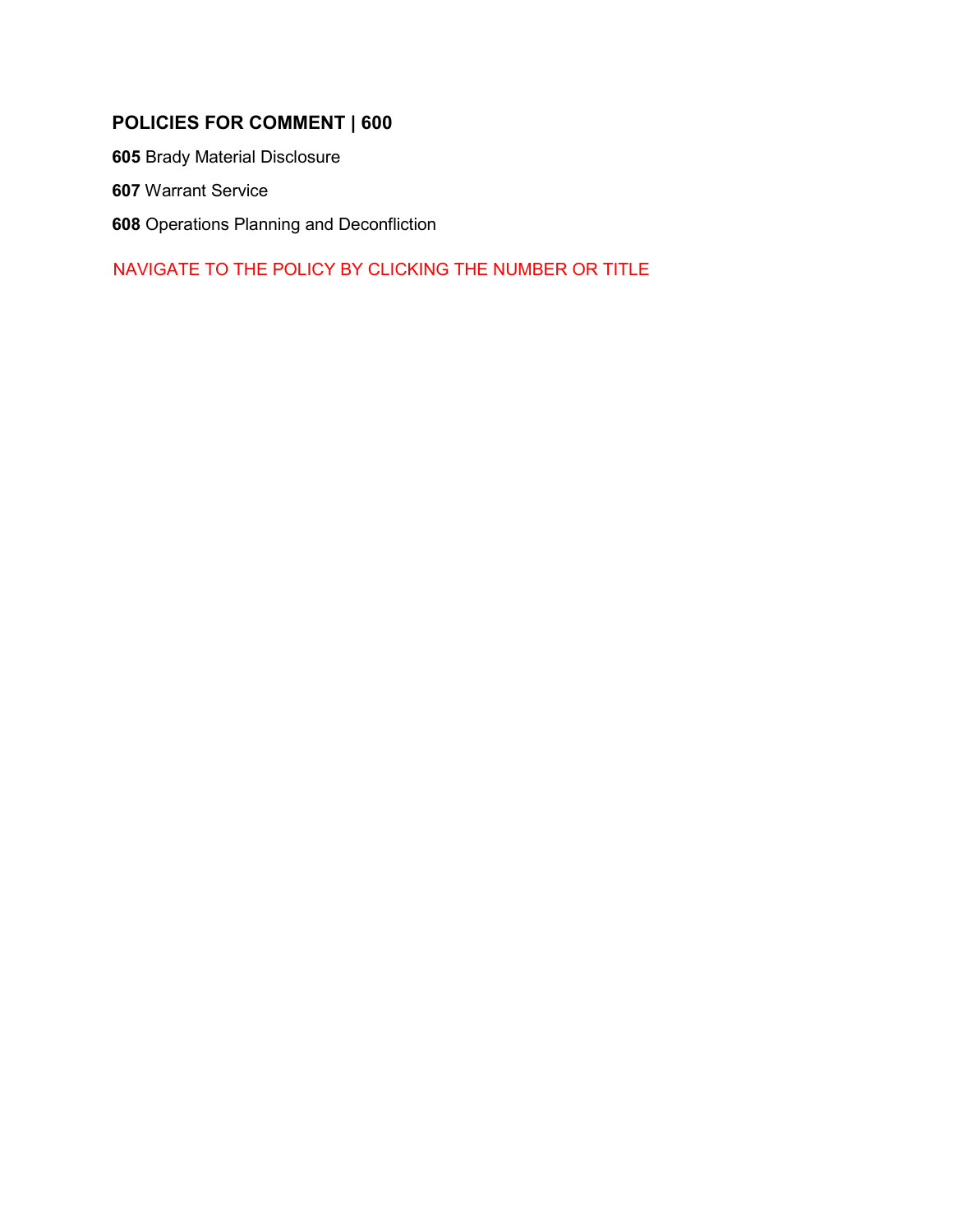# <span id="page-1-0"></span>**Brady Material Disclosure**

## **605.1 PURPOSE AND SCOPE**

## **Best Practice**

This policy establishes guidelines for identifying and releasing potentially exculpatory or impeachment information (so-called "Brady information" ) to a prosecuting attorney.

## 605.1.1 DEFINITIONS

**Best Practice**

Definitions related to this policy include:

**Brady information** -Information known or possessed by the Fitchburg Police Department that is both favorable and material to the current prosecution or defense of a criminal defendant.

## **605.2 POLICY**

## **Best Practice**

The Fitchburg Police Department will conduct fair and impartial criminal investigations and will provide the prosecution with both incriminating and exculpatory evidence, as well as information that may adversely affect the credibility of a witness. In addition to reporting all evidence of guilt, the Fitchburg Police Department will assist the prosecution by complying with its obligation to disclose information that is both favorable and material to the defense. The Department will identify and disclose to the prosecution potentially exculpatory information, as provided in this policy.

## **605.3 DISCLOSURE OF INVESTIGATIVE INFORMATION**

## **Best Practice MODIFIED**

Officers must include in their investigative reports adequate investigative information and reference to all material evidence and facts that are reasonably believed to be either incriminating or exculpatory to any individual in the case. If an officer learns of potentially incriminating or exculpatory information any time after submission of a case, the officer or the handling investigator must prepare and submit a supplemental report documenting such information as soon as practicable. Supplemental reports shall be promptly processed and transmitted to the prosecutor's office.

If information is believed to be privileged or confidential (e.g., informant or attorney-client information, attorney work product), the officer should discuss the matter with a supervisor and/or prosecutor to determine the appropriate manner in which to proceed.

Evidence or facts are considered material if there is a reasonable probability that they would affect the outcome of a criminal proceeding or trial. Determining whether evidence or facts are material often requires legal or even judicial review. If an officer is unsure, the officer should address the issue with a supervisor. Detectives or officers may have the ability to directly communicate with the prosecuting attorney based upon professional relationships or position within the department.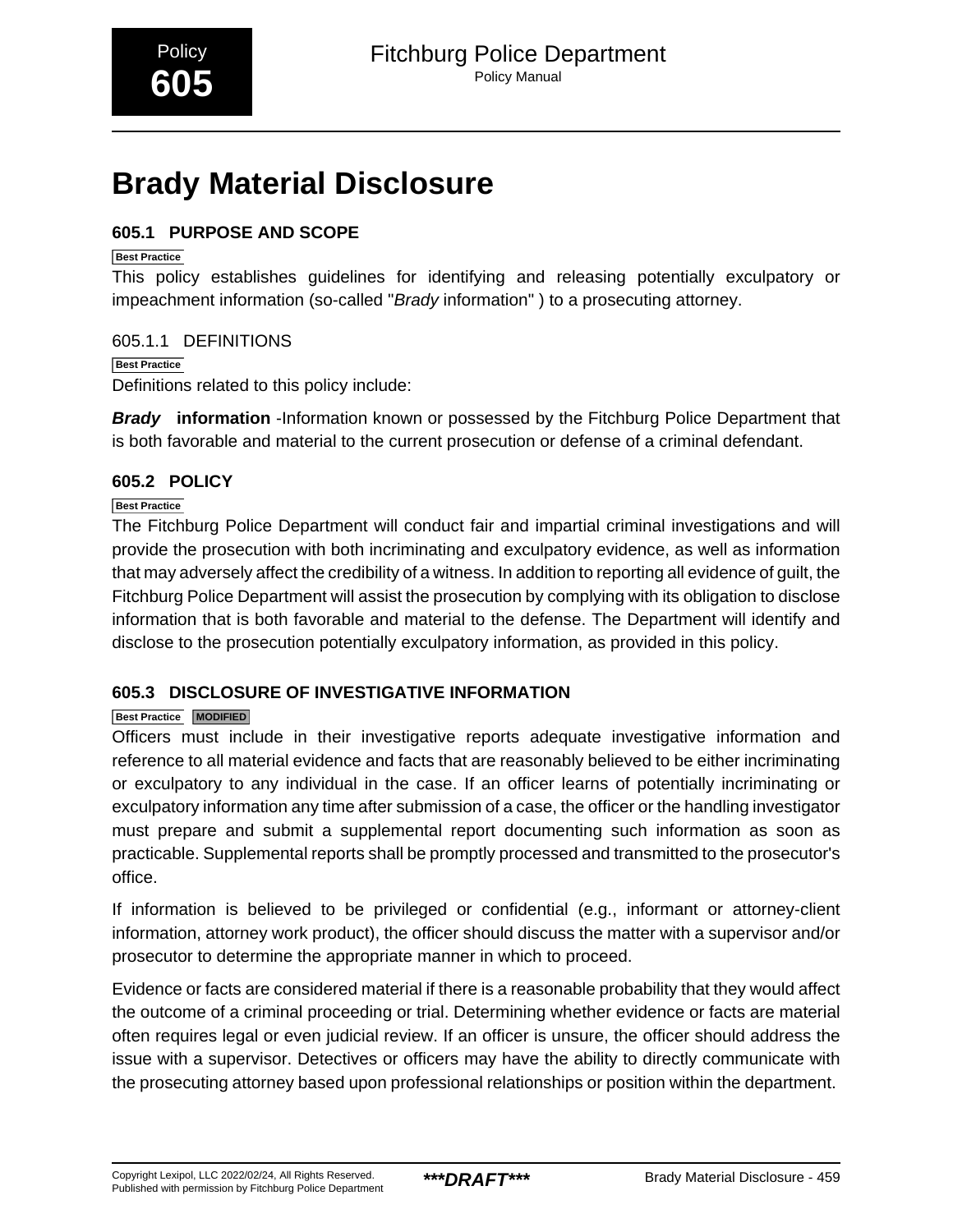Policy Manual

## Brady Material Disclosure

Department personnel who are uncertain about whether evidence or facts are material should address the issue with an appropriate prosecutor.

## **605.4 DISCLOSURE OF REQUESTED INFORMATION**

#### **Best Practice**

If Brady information is located, the following procedure shall apply:

- (a) In the event that a motion has not already been filed by the criminal defendant or other party, the prosecuting attorney and department member shall be notified of the potential presence of Brady material in the member's personnel file.
- (b) The prosecuting attorney or department counsel should be requested to file a motion in order to initiate an in-camera review by the court.
	- 1. If no motion is filed, the supervisor should work with counsel to determine whether the records should be disclosed to the prosecutor.
- (c) The Custodian of Records shall accompany all relevant personnel files during any incamera inspection and address any issues or questions raised by the court.
- (d) If the court determines that there is relevant  $Brady$  material contained in the files, only that information ordered released will be copied and released to the parties filing the motion.
	- 1. Prior to the release of any materials pursuant to this process, the Custodian of Records should request a protective order from the court limiting the use of such materials to the involved case and requiring the return of all copies upon completion of the case.
- (e) If a court has determined that relevant Brady information is contained in a member's file in any case, the prosecutor should be notified of that fact in all future cases involving that member.

#### **605.5 INVESTIGATING BRADY ISSUES**

#### **Best Practice**

If the Department receives information from any source that a member may have issues of credibility, dishonesty or has been engaged in an act of moral turpitude or criminal conduct, the information shall be investigated and processed in accordance with the Personnel Complaints Policy.

#### **605.6 TRAINING**

#### **Best Practice**

Department personnel should receive periodic training on the requirements of this policy.

#### **605.7 BRADY PROCESS**

**Best Practice**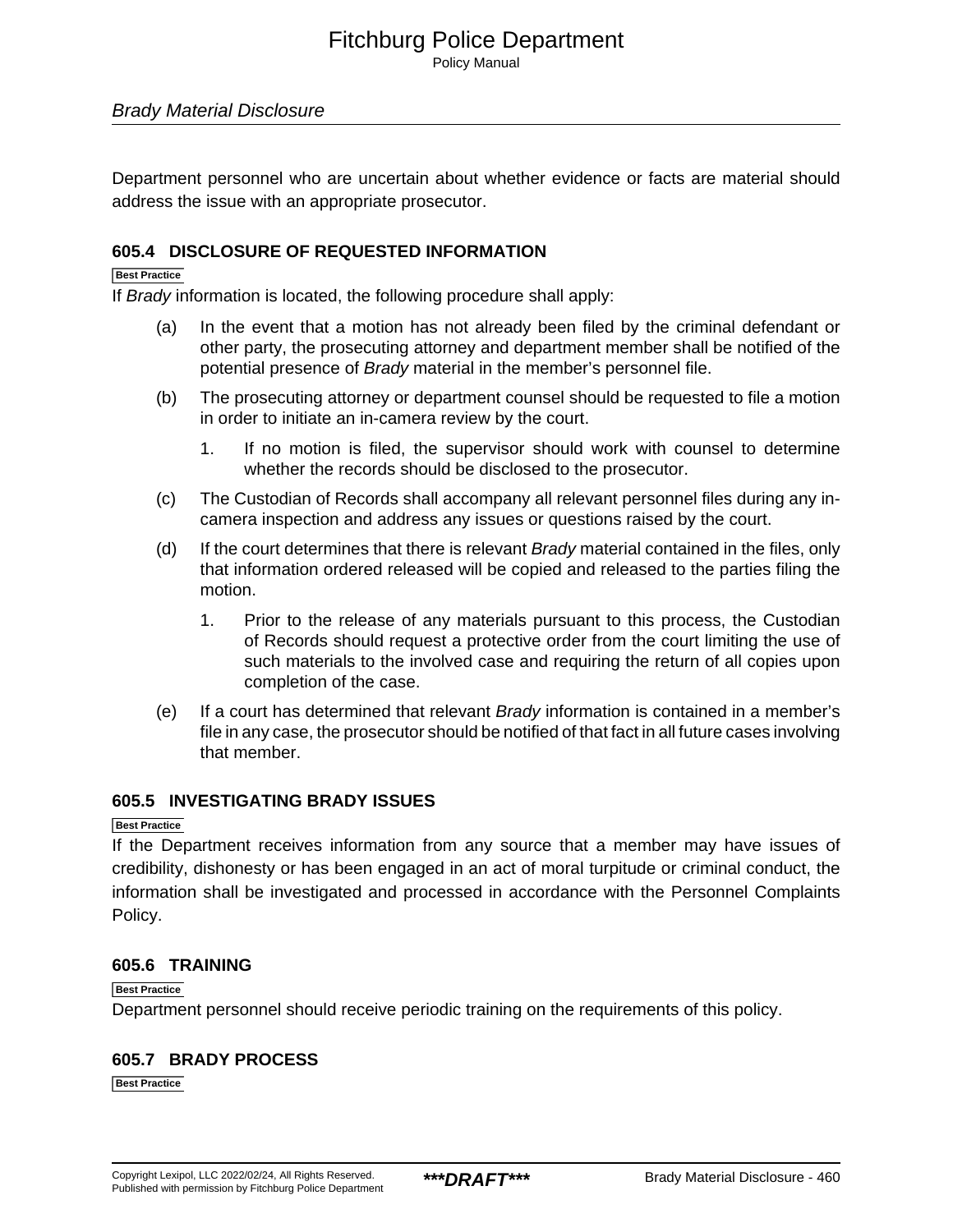Policy Manual

## Brady Material Disclosure

The Chief of Police shall select a member of the Department to coordinate requests for Brady information. This person shall be directly responsible to the Administration Section Commander or the authorized designee

The responsibilities of the coordinator include but are not limited to:

- (a) Working with the appropriate prosecutors' offices and the City Attorney's office to establish systems and processes to determine what constitutes Brady information and the method for notification and disclosure.
- (b) Maintaining a current list of members who have Brady information in their files or backgrounds.
	- 1. Updating this list whenever potential Brady information concerning any department member becomes known to the Department or is placed into a personnel or internal affairs file.

## **605.8 SUBPOENA PROCESSING**

**Best Practice**

The individual processing subpoenas (or the supervisor of the subpoenaed member) shall check the subpoenaed member's name against the current list of those who are known to have Brady information in their files or background, and shall alert the coordinator if a person on the list is subpoenaed.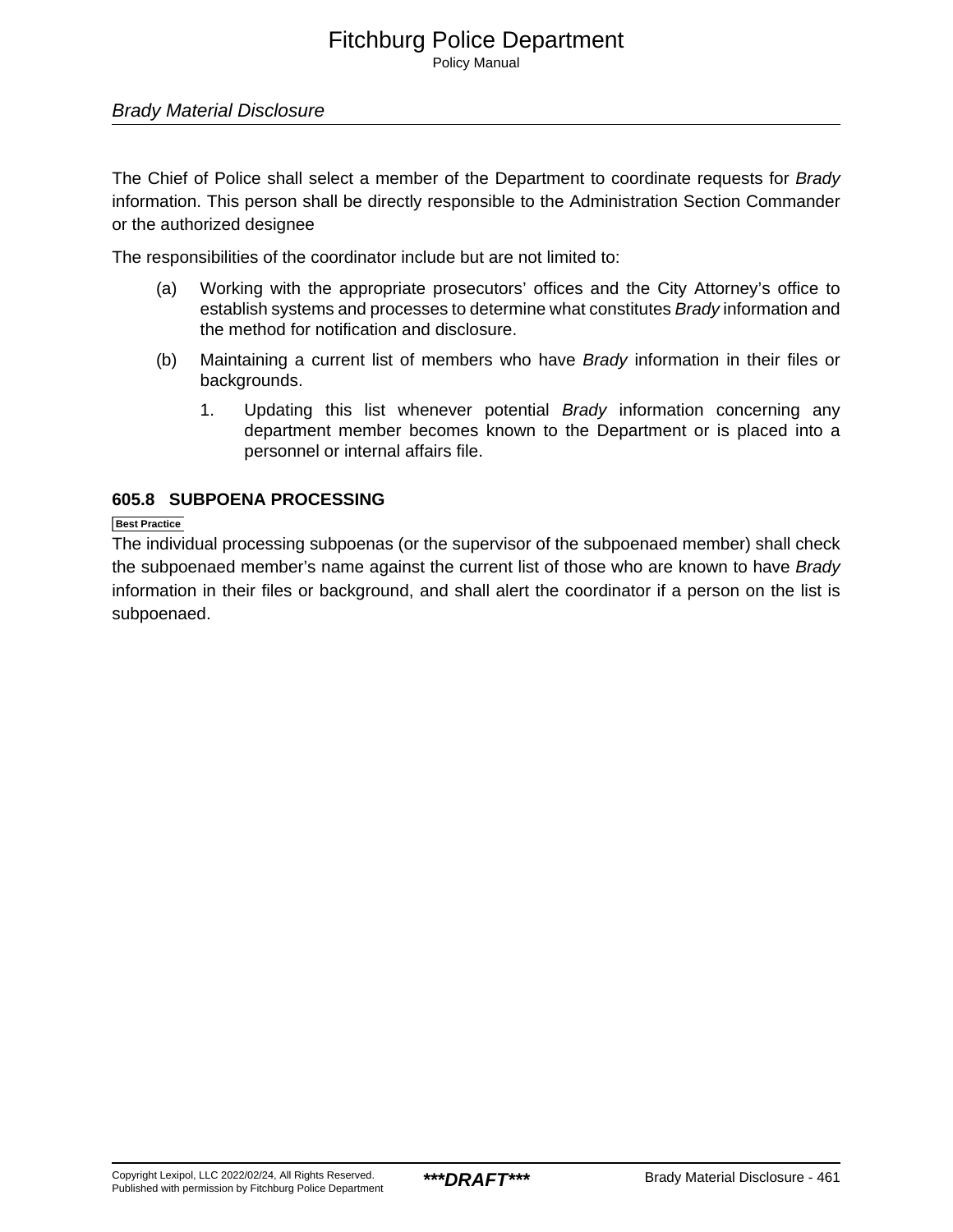# <span id="page-4-0"></span>**Warrant Service**

## **607.1 PURPOSE AND SCOPE**

## **Best Practice**

This policy establishes guidelines for the planning and serving of arrest and search warrants by members of this department. It is understood that this policy cannot address every variable or circumstance that can arise in the service of a search or arrest warrant, as these tasks can involve rapidly evolving and unique circumstances.

This policy is intended to be used in conjunction with the Operations Planning and Deconfliction Policy, which has additional guidance on planning and serving high-risk warrants.

This policy is not intended to address the service of search warrants on locations or property already secured or routine field warrant arrests by patrol officers.

## **607.2 POLICY**

## **Best Practice**

It is the policy of the Fitchburg Police Department to balance the safety needs of the public, the safety of department members, privacy interests and other relevant factors when making decisions related to the service of search and arrest warrants.

## **607.3 OPERATIONS DIRECTOR**

#### **Best Practice**

The operations director (see the Operations Planning and Deconfliction Policy) shall review all risk assessment forms with the involved supervisor to determine the risk level of the warrant service.

The operations director will also have the responsibility to coordinate service of those warrants that are categorized as high risk. Deconfliction, risk assessment, operational planning, briefing and debriefing should follow guidelines in the Operations Planning and Deconfliction Policy.

## **607.4 SEARCH WARRANTS**

## **Best Practice**

Officers should receive authorization from a supervisor before preparing a search warrant application. Once authorization is received, the officer will prepare the affidavit and search warrant, consulting with the applicable prosecuting attorney as needed. He/she will also complete the risk assessment form and submit it, along with the warrant affidavit, to the appropriate supervisor and the operations director for review and classification of risk (see the Operations Planning and Deconfliction Policy).

## **607.5 ARREST WARRANTS**

#### **Best Practice**

If an officer reasonably believes that serving an arrest warrant may pose a higher risk than commonly faced on a daily basis, the officer should complete the risk assessment form and submit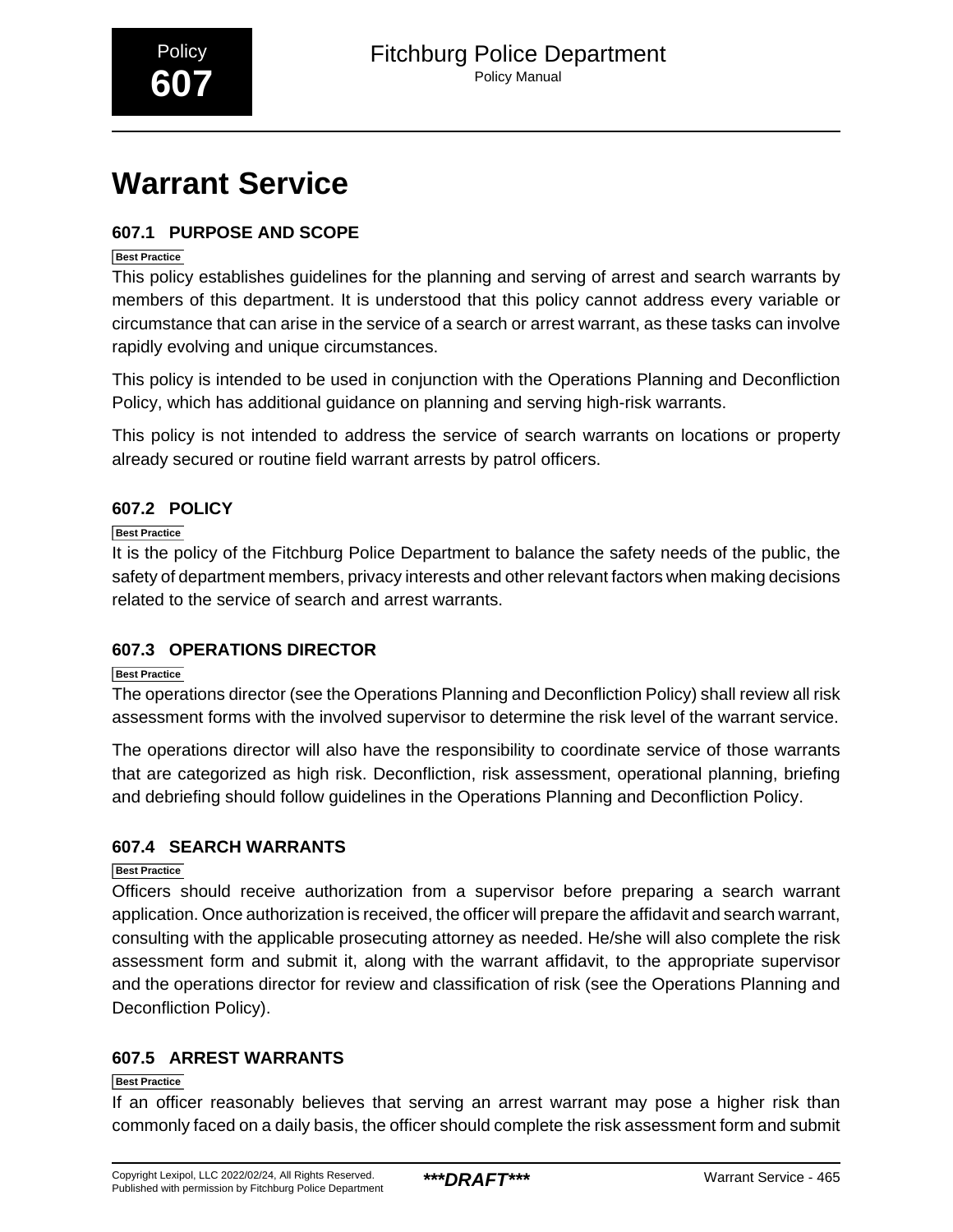it to the appropriate supervisor and the operations director for review and classification of risk (see the Operations Planning and Deconfliction Policy).

If the warrant is classified as high risk, service will be coordinated by the operations director. If the warrant is not classified as high risk, the supervisor should weigh the risk of entry into a residence to make an arrest against other alternatives, such as arresting the person outside the residence where circumstances may pose a lower risk.

## **607.6 WARRANT PREPARATION**

#### **Best Practice**

An officer who prepares a warrant should ensure the documentation in support of the warrant contains as applicable:

- (a) Probable cause to support the search or arrest, including relevant dates and times to demonstrate timeliness and facts to support any request for a warrant based on testimony (Wis. Stat. § 968.12), nighttime or no-knock warrant execution.
- (b) A clear explanation of the affiant's training, experience and relevant education.
- (c) Adequately supported opinions, when relevant, that are not left to unsubstantiated conclusions.
- (d) A nexus between the place to be searched and the persons or items central to the investigation. The facts supporting this nexus should be clear and current. For example, the affidavit shall explain why there is probable cause to believe that a particular person is currently residing at a particular location or that the items sought are present at a particular location.
- (e) Full disclosure of known or suspected residents at the involved location and any indication of separate living spaces at the involved location. For example, it should be disclosed that several people may be renting bedrooms at a single location, even if the exact location of the rooms is not known.
- (f) A specific description of the location to be searched, including photographs of the location, if reasonably available.
- (g) A sufficient description of the items to be seized.
- (h) Full disclosure of any known exculpatory information relevant to the warrant application (refer to the Brady Material Disclosure Policy).

## **607.7 HIGH-RISK WARRANT SERVICE**

#### **Best Practice**

The operations director or the authorized designee shall coordinate the service of warrants that are categorized as high risk and shall have sole authority in determining the manner in which the warrant will be served, including the number of officers deployed.

The member responsible for directing the service should ensure the following as applicable:

(a) When practicable and when doing so does not cause unreasonable risk, video or photographic documentation is made of the condition of the location prior to execution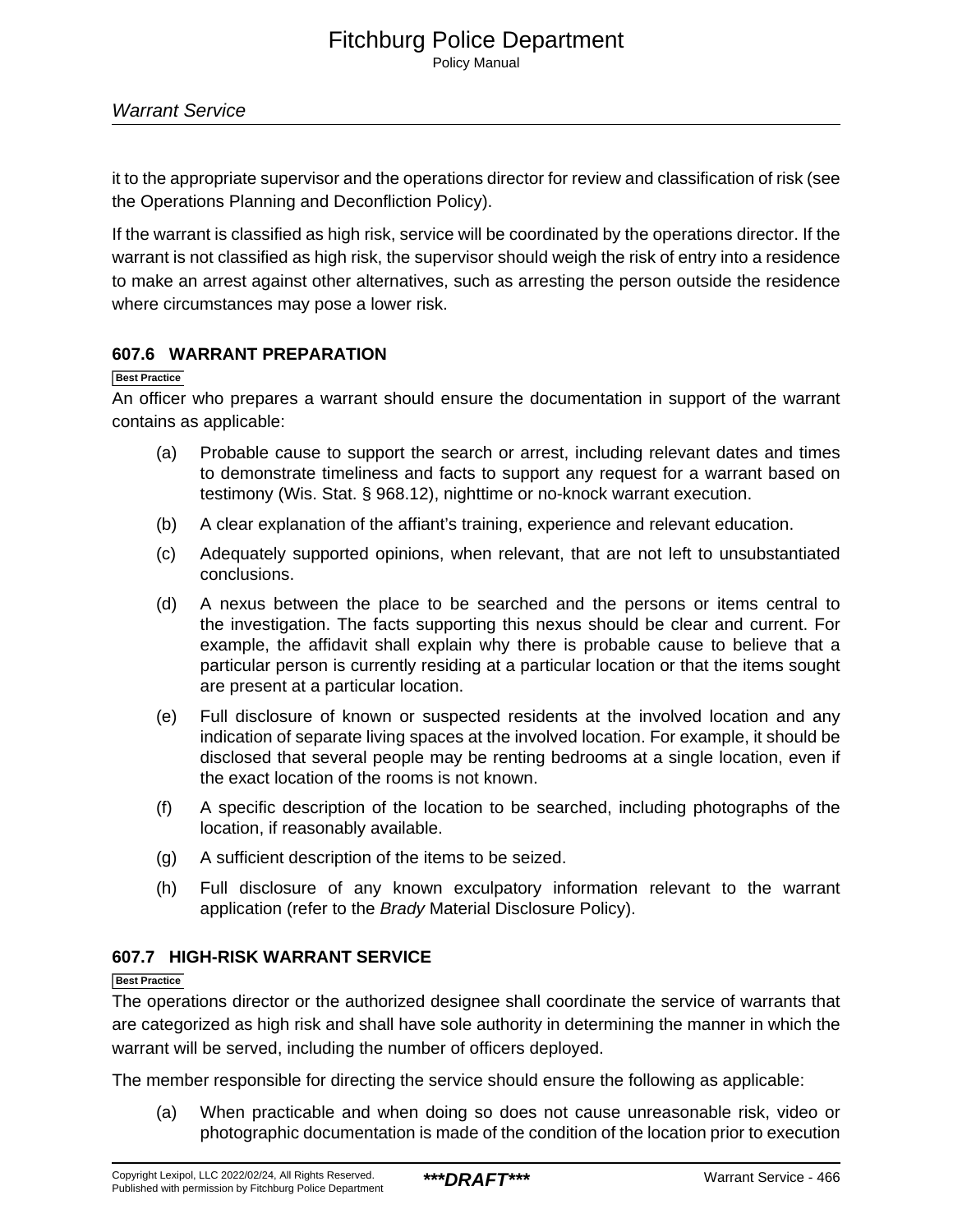of a search warrant. The images should include the surrounding area and persons present.

- (b) The warrant service is audio- and video-recorded when practicable and reasonable to do so.
- (c) Evidence is handled and collected only by those members who are designated to do so. All other members involved in the service of the warrant should alert one of the designated members to the presence of potential evidence and not touch or disturb the items.
- (d) Reasonable efforts are made during the search to maintain or restore the condition of the location.
- (e) Persons who are detained as part of the warrant service are handled appropriately under the circumstances.
- (f) Reasonable care provisions are made for children and dependent adults (see the Child and Dependent Adult Safety Policy).
- (g) A list is made of all items seized and a copy provided to the person in charge of the premises if present or otherwise left in a conspicuous place.
- (h) A copy of the search warrant is left at the location.
- (i) The condition of the property is documented with video recording or photographs after the search.

## **607.8 DETENTIONS DURING WARRANT SERVICE**

#### **Best Practice**

Officers must be sensitive to the safety risks of all persons involved with the service of a warrant. Depending on circumstances and facts present, it may be appropriate to control movements of any or all persons present at a warrant service (Wis. Stat. § 968.16), including those who may not be the subject of a warrant or suspected in the case. However, officers must be mindful that only reasonable force may be used and weapons should be displayed no longer than the officer reasonably believes is necessary (see the Use of Force Policy).

As soon as it can be determined that an individual is not subject to the scope of a warrant and that no further reasonable suspicion or safety concerns exist to justify further detention, the person should be promptly released.

Officers should, when and to the extent reasonable, accommodate the privacy and personal needs of people who have been detained.

## **607.9 ACTIONS AFTER WARRANT SERVICE**

#### **State**

The supervisor shall ensure that all affidavits, warrants, receipts and returns, regardless of any associated cases, are filed with the court clerk identified on the warrant as soon as reasonably possible but no later than 48 hours after execution of the warrant, excluding holidays and weekends (Wis. Stat. § 968.17).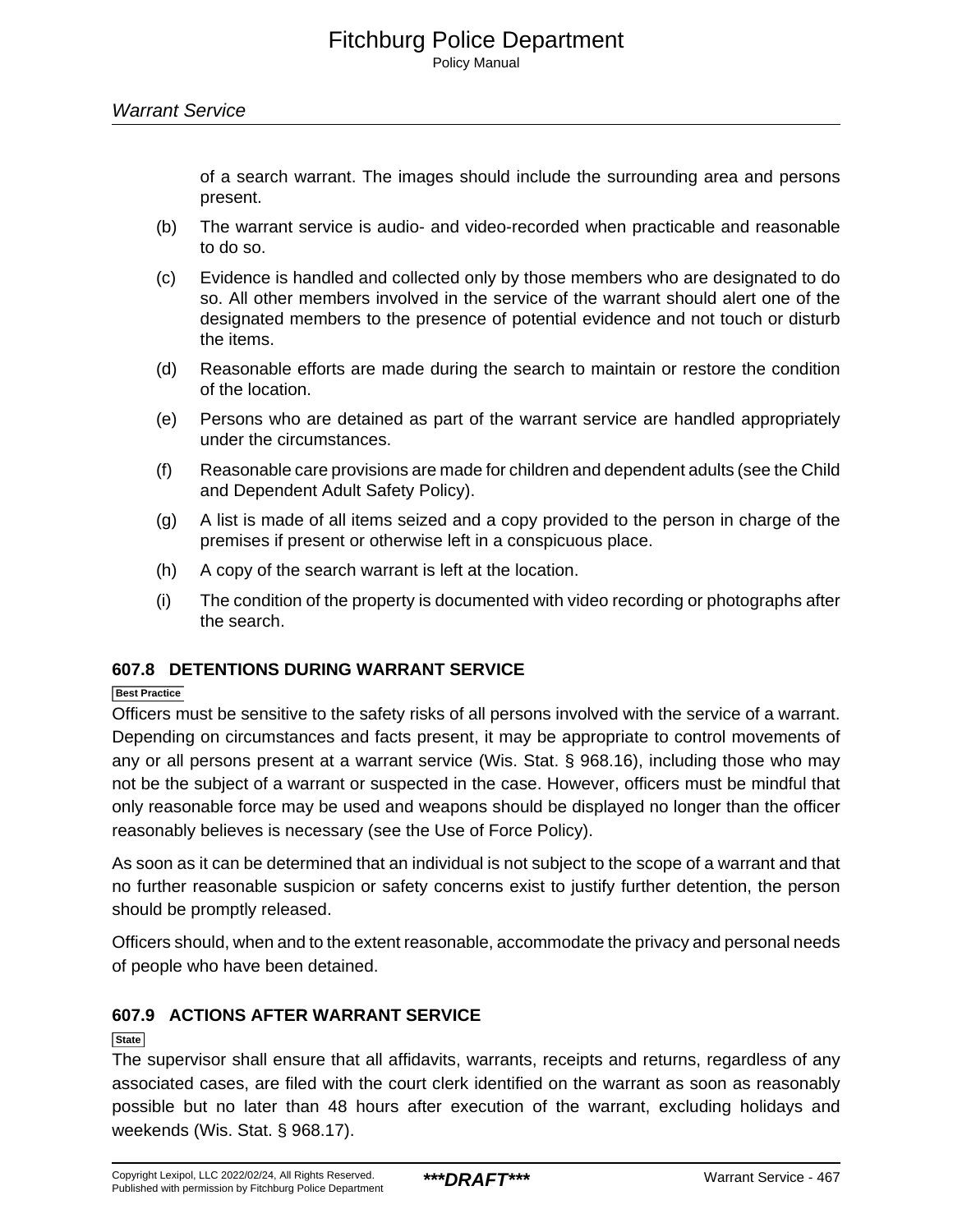Warrant Service

## **607.10 OUTSIDE AGENCIES AND CROSS-JURISDICTIONAL WARRANTS**

#### **Best Practice MODIFIED**

The operations director will ensure that cooperative efforts with other agencies in the service of warrants conform to existing mutual aid agreements or other memorandums of understanding and will work cooperatively to mitigate risks including, but not limited to, the following (see the Outside Agency Assistance Policy):

- Identity of team members
- Roles and responsibilities
- Familiarity with equipment
- Rules of engagement
- Asset forfeiture procedures

Any outside agency requesting assistance in the service of a warrant within this jurisdiction should be referred to the Chief of Police of designee. The Chief of Police or designee should review and confirm the warrant, including the warrant location, and should discuss the service with the appropriate supervisor from the other agency. The assigned supervisor should ensure that members of the Fitchburg Police Department are utilized appropriately. Any concerns regarding the requested use of Fitchburg Police Department members should be brought to the attention of the Chief of Police or the authorized designee. The actual service of the warrant will remain the responsibility of the agency requesting assistance.

If the operations director is unavailable, the Shift Sergeant should assume this role.

If officers intend to serve a warrant outside Fitchburg Police Department jurisdiction, the operations director should provide reasonable advance notice to the applicable agency, request assistance as needed and work cooperatively on operational planning and the mitigation of risks detailed in this policy.

Officers will remain subject to the policies of the Fitchburg Police Department when assisting outside agencies or serving a warrant outside Fitchburg Police Department jurisdiction.

## **607.11 TRAINING**

**Best Practice**

The Deputy Chief should ensure officers receive periodic training on this policy and associated topics, such as legal issues, warrant preparation, warrant service and reporting requirements.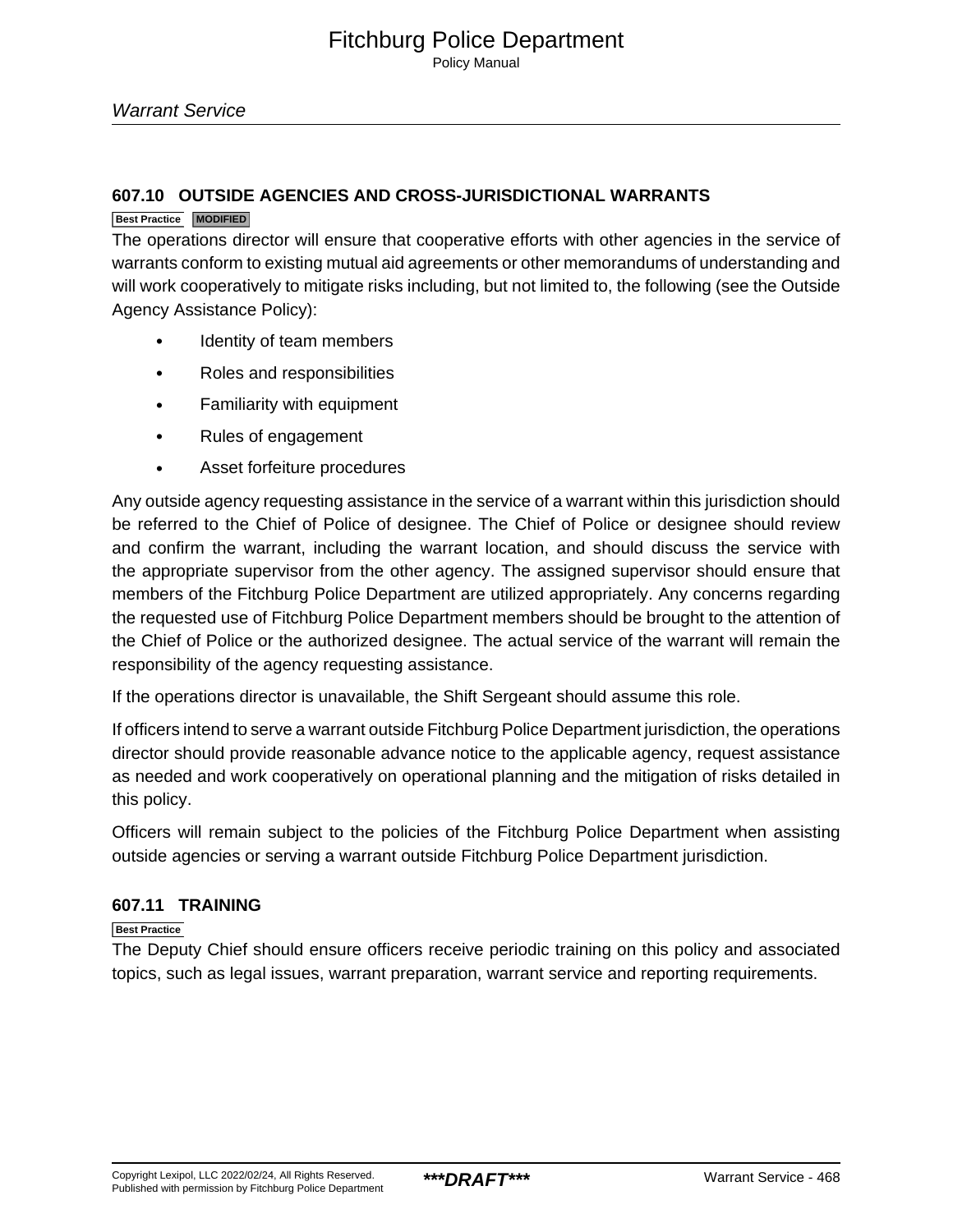# <span id="page-8-0"></span>**Operations Planning and Deconfliction**

## **608.1 PURPOSE AND SCOPE**

## **Best Practice**

This policy provides guidelines for planning, deconfliction and execution of high-risk operations.

Additional guidance on planning and serving high-risk warrants is provided in the Warrant Service Policy.

608.1.1 DEFINITIONS **Best Practice MODIFIED**

Definitions related to this policy include:

**High-risk operations** - Operations, including service of search and arrest warrants, that are likely to present higher risks than are commonly faced by officers on a daily basis, including suspected fortified locations, reasonable risk of violence or confrontation with multiple persons, or reason to suspect that persons anticipate the operation.

## **608.2 POLICY**

## **Best Practice**

It is the policy of the Fitchburg Police Department to properly plan and carry out highrisk operations, including participation in a regional deconfliction system, in order to provide coordination, enhance the safety of members and the public, decrease the risk of compromising investigations and prevent duplicating efforts.

## **608.3 OPERATIONS DIRECTOR**

## **Best Practice MODIFIED**

The Chief of Police will designate a member of this department to be the operations director, typically the Team Leader for the Special Response Team (SRT).

The operations director will develop and maintain a risk assessment form to assess, plan and coordinate operations. This form should provide a process to identify high-risk operations.

The operations director will review risk assessment forms with involved supervisors to determine whether a particular incident qualifies as a high-risk operation. The director will also have the responsibility for coordinating operations that are categorized as high risk.

## **608.4 RISK ASSESSMENT**

**Best Practice**

## 608.4.1 RISK ASSESSMENT FORM PREPARATION

#### **Best Practice**

Officers assigned as operational leads for any operation that may qualify as a high-risk operation shall complete a risk assessment form.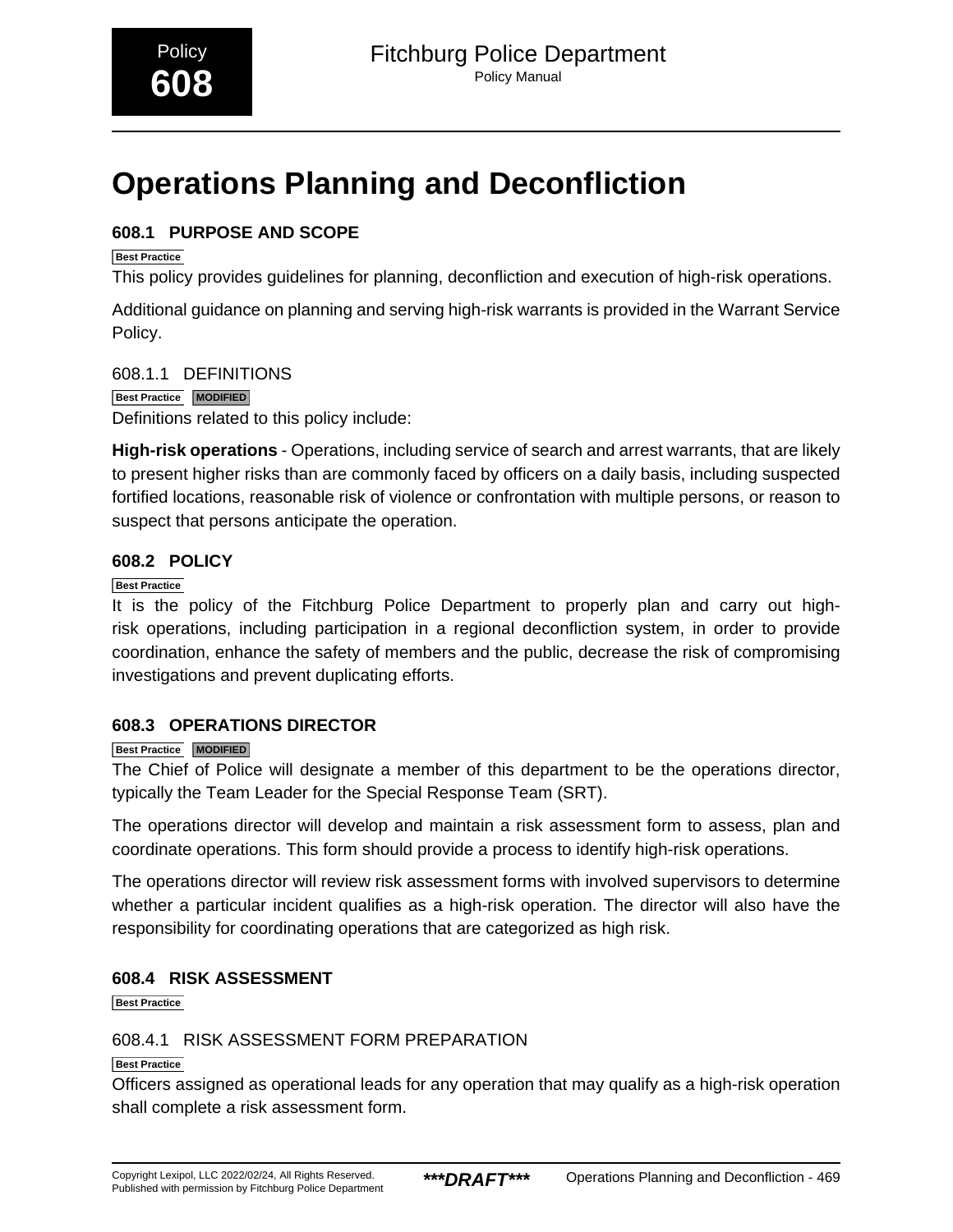Policy Manual

## Operations Planning and Deconfliction

When preparing the form, the officer should query all relevant and reasonably available intelligence resources for information about the subject of investigation, others who may be present and the involved location. These sources may include regional intelligence and criminal justice databases, target deconfliction systems, firearm records, commercial databases and property records. Where appropriate, the officer should also submit information to these resources.

The officer should gather available information that includes, but is not limited to:

- (a) Photographs, including aerial photographs, if available, of the involved location, neighboring yards and obstacles.
- (b) Maps of the location.
- (c) Diagrams of any property and the interior of any buildings that are involved.
- (d) Historical information about the subject of investigation (e.g., history of weapon possession or use, known mental illness, known drug use, threats against police, gang affiliation, criminal history).
- (e) Historical information about others who may be present at the location (e.g., other criminals, innocent third parties, dependent adults, children, animals).
- (f) Obstacles associated with the location (e.g., fortification, booby traps, reinforced doors/windows, surveillance measures, number and type of buildings, geographic and perimeter barriers, the number and types of weapons likely to be present, information that suggests the presence of explosives, chemicals or other hazardous materials, the potential for multiple dwellings or living spaces, availability of keys/door combinations).
- (g) Other environmental factors (e.g., nearby venues such as schools and day care centers, proximity of adjacent homes or other occupied buildings, anticipated pedestrian and vehicle traffic at the time of service).
- (h) Other available options that may minimize the risk to officers and others (e.g., making an off-site arrest or detention of the subject of investigation).

#### 608.4.2 RISK ASSESSMENT REVIEW

#### **Best Practice**

Officers will present the risk assessment form and other relevant documents (such as copies of search warrants and affidavits and arrest warrants) to their supervisor and the operations director.

The supervisor and operations director shall confer and determine the level of risk. Supervisors should take reasonable actions if there is a change in circumstances that elevates the risks associated with the operation.

#### 608.4.3 HIGH-RISK OPERATIONS

#### **Best Practice MODIFIED**

If the operations director, after consultation with the involved supervisor, determines that the operation is high risk the operation will be conducted by an outside Tactical Response Team. Additionally, the operations director should: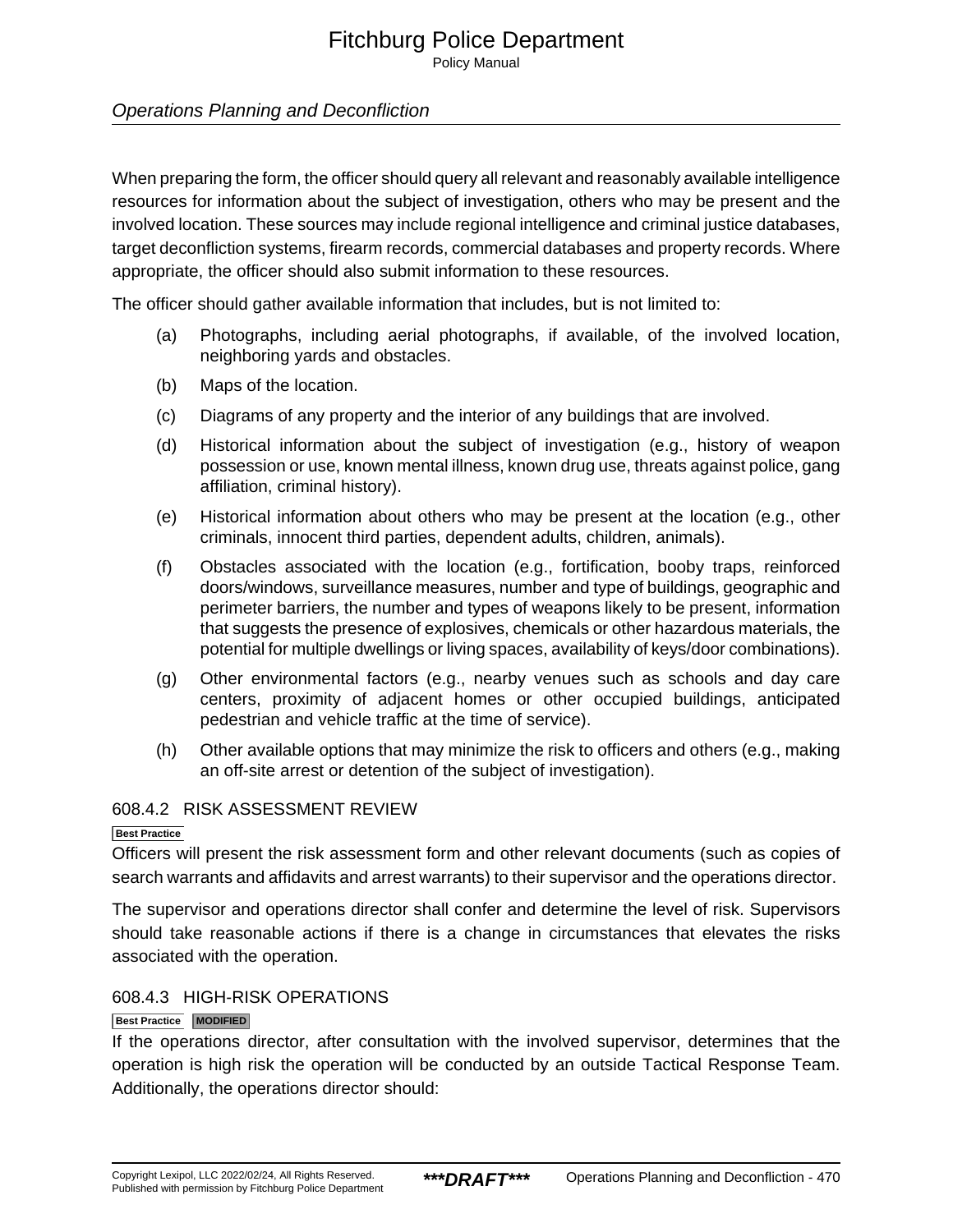Policy Manual

## Operations Planning and Deconfliction

- (a) Determine what resources will be needed at the location, and contact and/or place on standby any of the following appropriate and available resources:
	- (a) Special Response Team (SRT)
	- (b) Additional personnel
	- (c) Outside agency assistance
	- (d) Special equipment
	- (e) Medical personnel
	- (f) Persons trained in negotiation
	- (g) Additional surveillance
	- (h) Canines
	- (i) Property and Evidence Room or analytical personnel to assist with cataloguing seizures
	- (j) Forensic specialists
	- (k) Specialized mapping for larger or complex locations
- (b) Contact the appropriate department members or other agencies as warranted to begin preparation.
- (c) Ensure that all legal documents such as search warrants are complete and have any modifications reasonably necessary to support the operation.
- (d) Coordinate the actual operation.

## **608.5 DECONFLICTION**

#### **Best Practice**

Deconfliction systems are designed to identify persons and locations associated with investigations or law enforcement operations and alert participating agencies when others are planning or conducting operations in close proximity or time or are investigating the same individuals, groups or locations.

The officer who is the operations lead shall ensure the subject of investigation and operations information have been entered in an applicable deconfliction system to determine if there is reported conflicting activity. This should occur as early in the process as practicable, but no later than two hours prior to the commencement of the operation. The officer should also enter relevant updated information when it is received.

If any conflict is discovered, the supervisor will contact the involved jurisdiction and resolve the potential conflict before proceeding.

## **608.6 OPERATIONS PLAN**

#### **Best Practice MODIFIED**

The operations director should ensure that a written operations plan is developed for all high-risk operations. Plans should also be considered for other operations that would benefit from having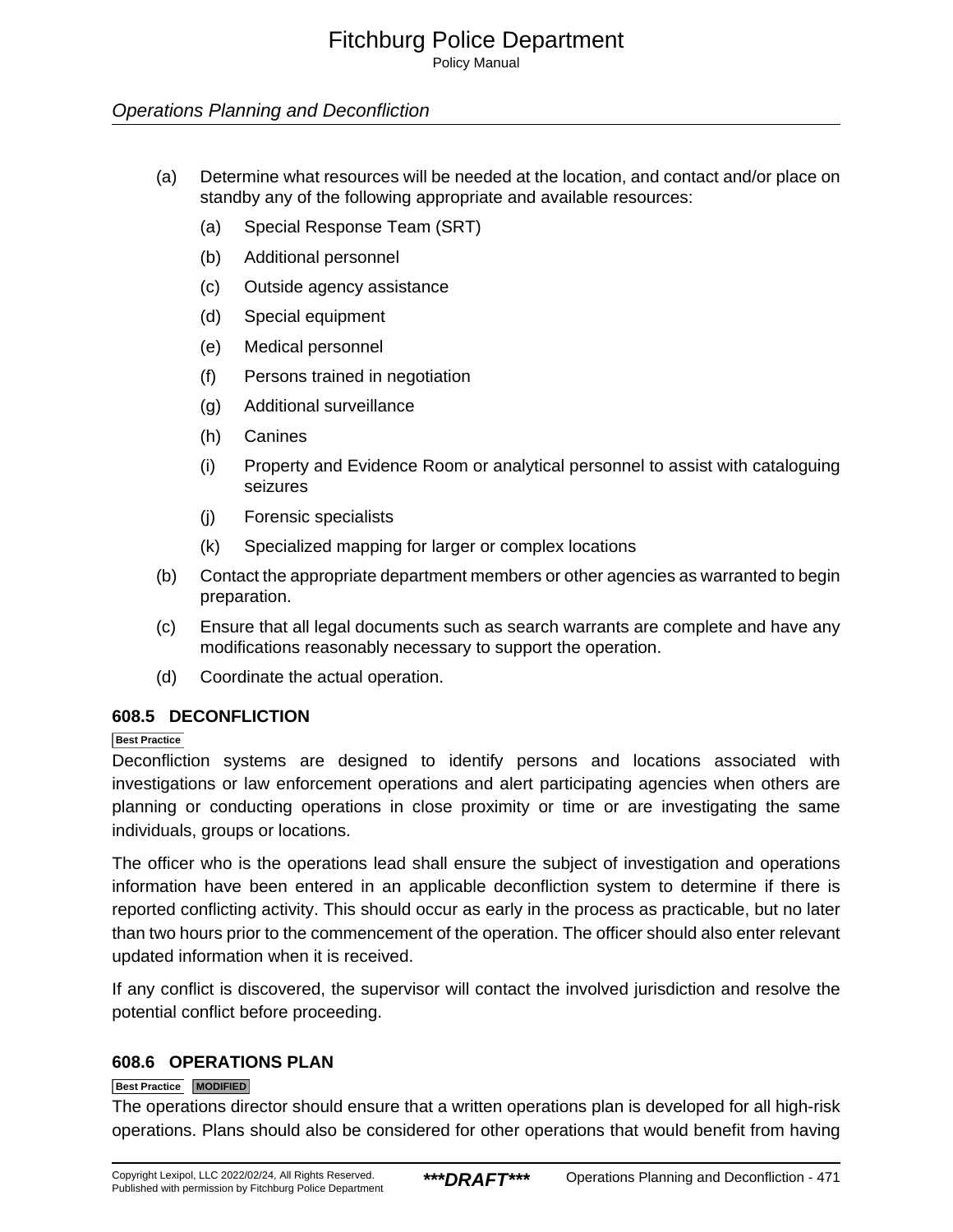Policy Manual

## Operations Planning and Deconfliction

a formal plan. These plans must be shared with the other agencies assisting with the high-risk operation.

The plan should address such issues as:

- (a) Operation goals, objectives and strategies.
- (b) Operation location and people:
	- 1. The subject of investigation (e.g., history of weapon possession/use, known mental illness issues, known drug use, threats against police, gang affiliation, criminal history)
	- 2. The location (e.g., fortification, booby traps, reinforced doors/windows, surveillance cameras and/or lookouts, number/type of buildings, geographic and perimeter barriers, the number and types of weapons likely to be present, information that suggests the presence of explosives, chemicals or other hazardous materials, the potential for multiple dwellings or living spaces, availability of keys/door combinations), including aerial photos, if available, and maps of neighboring yards and obstacles, diagrams and other visual aids
	- 3. Other environmental factors (e.g., nearby venues such as schools and day care centers, proximity of adjacent homes or other occupied buildings, anticipated pedestrian and vehicle traffic at the time of service)
	- 4. Identification of other people who may be present in or around the operation, such as other criminal suspects, innocent third parties and children
	- 5. Vehicles associated with the location or subject of investigation.
- (c) Information from the risk assessment form by attaching a completed copy in the operational plan.
	- 1. The volume or complexity of the information may indicate that the plan includes a synopsis of the information contained on the risk assessment form to ensure clarity and highlighting of critical information.
- (d) Participants and their roles.
	- 1. An adequate number of uniformed officers and marked law enforcement vehicles should be included in the operation team to provide reasonable notice of a legitimate law enforcement operation.
	- 2. How all participants will be identified as law enforcement.
- (e) Whether deconfliction submissions are current and all involved individuals, groups and locations have been deconflicted to the extent reasonably practicable.
- (f) Identification of all communications channels and call-signs.
- (g) Use of force issues.
- (h) Contingencies for handling medical emergencies (e.g., services available at the location, closest hospital, closest trauma center).
- (i) Plans for detaining people who are not under arrest.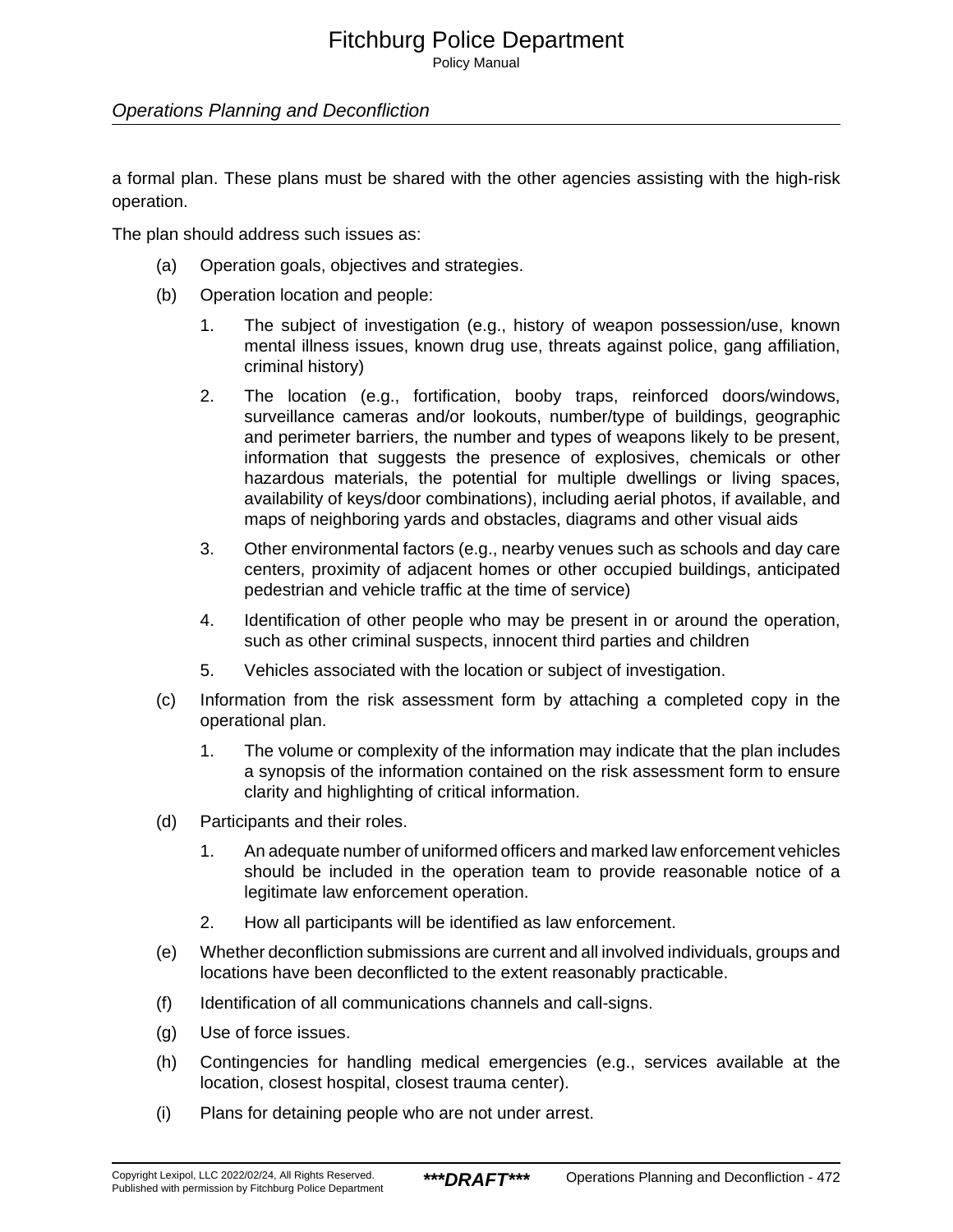Policy Manual

## Operations Planning and Deconfliction

- (j) Contingencies for handling children, dependent adults, animals and other people who might be at the location in accordance with the Child Abuse, Adult Abuse, Child and Dependent Adult Safety and Animal Control policies.
- (k) Communications plan
- (l) Responsibilities for writing, collecting, reviewing and approving reports.

## 608.6.1 OPERATIONS PLAN RETENTION

#### **Best Practice**

Since the operations plan contains intelligence information and descriptions of law enforcement tactics, it shall not be filed with the report. The operations plan shall be stored separately and retained in accordance with the established records retention schedule.

## **608.7 OPERATIONS BRIEFING**

#### **Best Practice MODIFIED**

A briefing should be held prior to the commencement of any high-risk operation to allow all participants to understand the operation, see and identify each other, identify roles and responsibilities and ask questions or seek clarification as needed. Anyone who is not present at the briefing should not respond to the operation location without specific supervisory approval.

- (a) The briefing should include a verbal review of plan elements, using visual aids, to enhance the participants' understanding of the operations plan.
- (b) All participants should be provided a copy of the operations plan and search warrant, if applicable. Participating personnel should be directed to read the search warrant and initial a copy that is retained with the operation plan. Use of force options and limitations, knock and announce rules and items to be seized should be identified at the briefing.
- (c) The operations director shall ensure that all participants are visually identifiable as law enforcement officers.
	- 1. Exceptions may be made by the operations director for officers who are conducting surveillance or working under cover. However, those members exempt from visual identification should be able to transition to a visible law enforcement indicator at the time of enforcement actions, such as entries or arrests, if necessary.
- (d) The briefing should include details of the communications plan.
	- (a) It is the responsibility of the operations director to ensure that Dispatch is notified of the time and location of the operation.
	- (b) The briefing should include a communications check to ensure that all participants are able to communicate with the available equipment on the designated radio channel.

## **608.8 SRT PARTICIPATION**

**Best Practice**